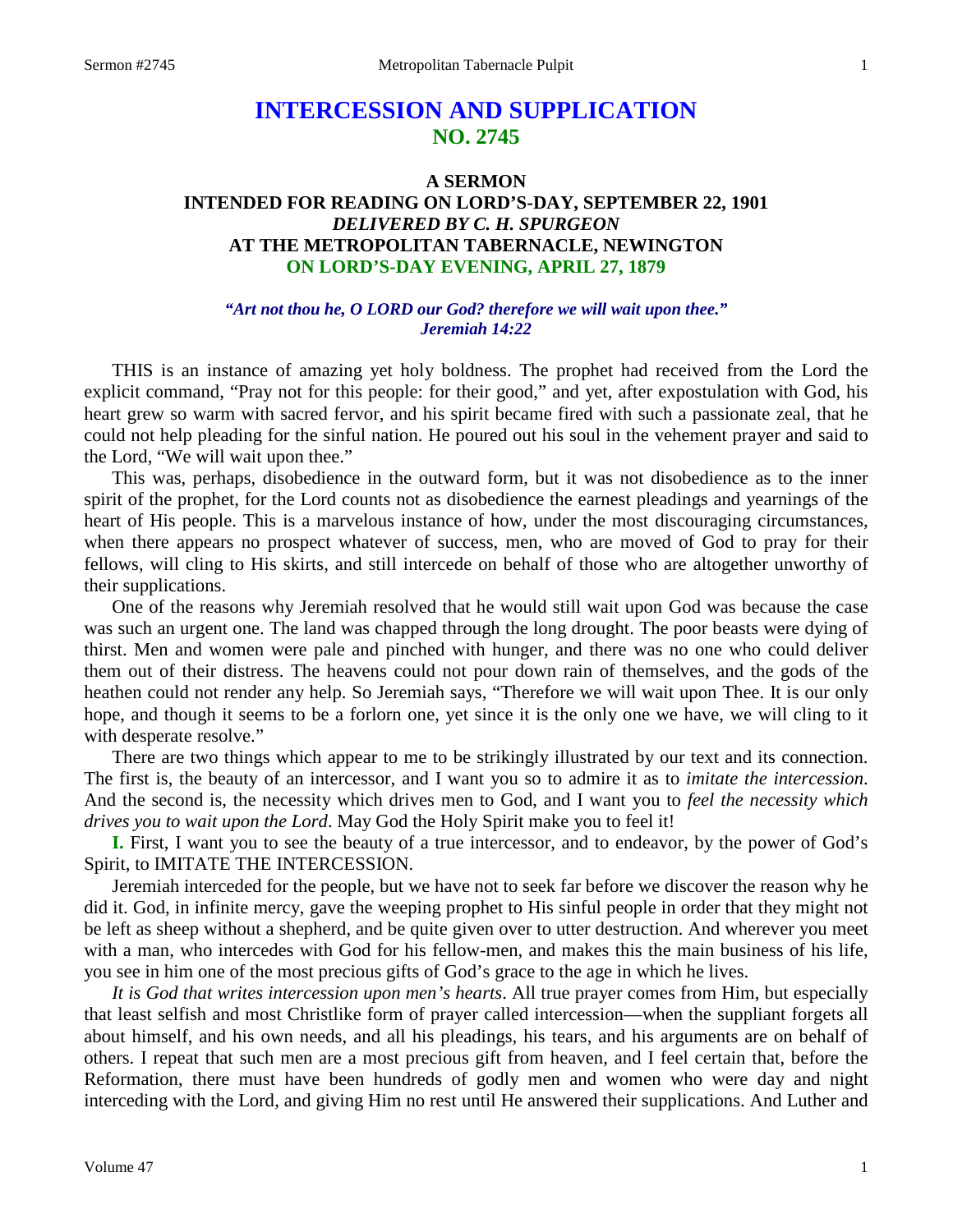the rest of the Reformers were sent by God in answer to the many prayers which history has never recorded, but which are written in the Lord's book of remembrance.

And when Wesley and Whitefield, in more modern times, stirred the smoldering embers of religion in this land it was because godly people, perhaps poor, obscure men and women in their cottages, reading the Scriptures, saw the sad state of irreligion and indifference into which the nation had fallen, and groaned over it, and spread the case before God.

I know not how to estimate the worth of even one man who has power with God in prayer. When John Knox went upstairs to plead for Scotland, it was the greatest event in Scottish history. All things are possible with the man who, like Elias upon Carmel, casts himself down upon the earth, and puts his face between his knees, and cries unto Him that hears prayer, till the heavens, which were like brass, suddenly drop with plenteous showers of rain.

There is no power like that of intercession. The secret springs that move the puppets of earth—for kings and princes are often little more than that—are the prayers of God's believing people. The hidden wheels that start the whole machinery, and that keep it in motion, are the prayers of God's people. Oh, if the Lord makes you an intercessor, my dear brother, even if you cannot speak with men for God, if you know how to speak with God for men, you occupy a position that is second to none. God help you to fill it well!

True intercessors, then, are special gifts from God, and when He raises up men or women for this high service, you will find that *such persons plead with mighty arguments*. You must have noticed, as we read the chapter, that Jeremiah knew well what he was praying about. He had, in his mind's eye, all those nobles of the land who were reduced to such poverty that they sent their children out to hunt for water. His prophetical eye could even see the hinds in the field leaving their fawns to die, because there was no grass for them to eat and no water for them to drink.

Jeremiah had upon his heart all the agony of the nation, and he prayed as if his were the thirst, and as if he himself were perishing of hunger. He took the burden of the guilty people upon himself, and became their mouthpiece to God, although they did not thank him for pleading for them, but smote him, and despitefully used him. Yet he took all their griefs into his own sympathetic heart, and he pleaded mightily with God while he had all that great burden resting upon his spirit.

I want, you to notice how he pleads. First, he pleads God's name. "LORD," says he, "these people are called JEHOVAH's people, and though they deserve nothing but condemnation at Your hands, yet if You do not bless them, the heathen will say, 'JEHOVAH forsakes His people. This is what comes of being the chosen nation,' and so Your great name will be dishonored in the earth."

And then Jeremiah uses a very strong expression—for using which, I understand, a minister has recently been called to account, and I do not wonder at that, for if it had not been inspired, it would have been too strong an utterance from the mouth of any man, "Do not disgrace the throne of thy glory." That throne of God's glory was the mercy-seat, and if it could be carried away to Babylon, the heathen would rejoice, and the daughters of the uncircumcised would triumph, and thus the throne of God's glory would be disgraced. Jeremiah rightly felt that this was a strong argument, so he urged it in pleading with the Lord, "Do not let Your glory be tarnished, do interpose to prevent such a calamity."

As the strongest argument of all, he pleads the covenant—and that is always a masterly argument with the Lord. Turn to the twenty-first verse, "Remember, break not thy covenant with us." God had entered into a covenant with Abraham, and with Isaac, and with Jacob, and with David, and though the sin of the people might well be conceived to have made the covenant null and void, and though they certainly did not deserve that He should keep His covenant with them, yet Jeremiah felt emboldened to say, "Break not thy covenant with us."

Depend upon it, God is never a covenant-breaking God, and no plea has greater weight with Him than "the covenant, the covenant." O brothers and sisters, if God has made us intercessors, let us come with holy boldness to the throne of grace, and let us plead for our nation, and for our age, and for our kinsfolk, that God would bless them, and let this be our chief argument—for the honor of Your holy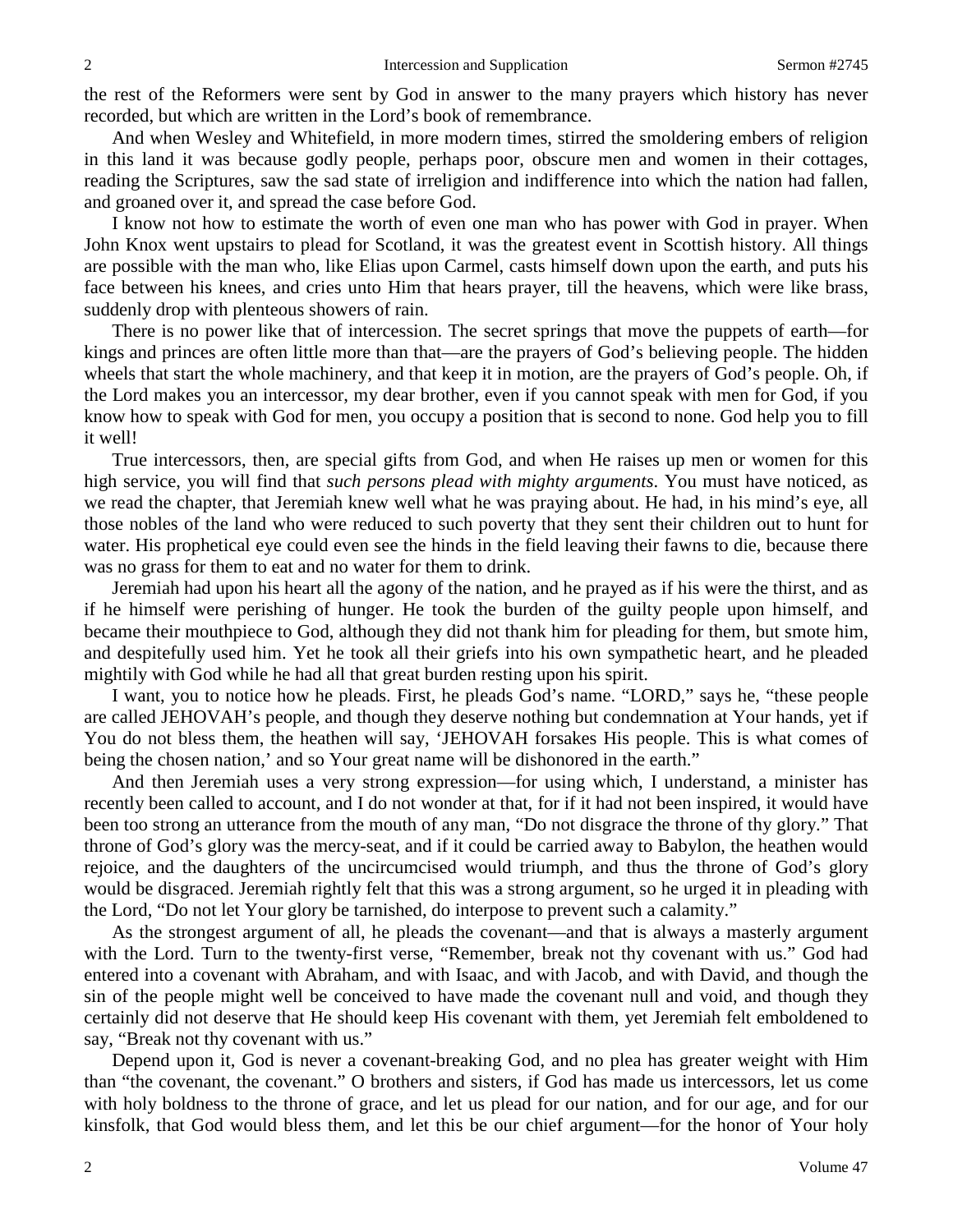#### Sermon #2745 **Intercession and Supplication** 3

name, for the glory of Your throne, and for the sake of the covenant which You have made with our great Surety, forsake not those whom You have chosen, however undeserving they have proved to be!

Notice next, that, when a man has his heart set upon this blessed work of intercession, *it makes him quick to seize every advantage that he can when he is pleading with God*. Jeremiah argued thus with God, "Lord, You say to me, 'Pray not for this people for their good,' but it is the false prophets who have deceived them, so, O Lord, pity the poor people. They are misled. The priests have led them astray. They are poor silly sheep, that have followed the shepherds that deceived them, therefore, have pity on them, and spare them."

I like that sacred ingenuity on the part of Jeremiah, leading him to catch at such a plea as that, and to urge it before God. That is something like Abraham did when he, too, had a desperate case in hand—the case of Sodom and Gomorrah. It is only these great intercessors who can take up such cases as these. There he stands to plead for Sodom and Gomorrah, and mark the holy boldness which he uses before God. "LORD," said he, "peradventure there be fifty righteous within the city; peradventure there be forty-and-five righteous there; peradventure there be forty righteous there," and so on, till he said, "Peradventure there are ten righteous there; wilt thou also destroy the righteous with the wicked?"

That was fine pleading, and God yielded to it, for He would have spared the city for the sake of ten righteous people if they could have been found. And if you know how to plead with God, you will rake up everything which may in any degree tell on the behalf of the people, even as your Master did, for when He could say nothing else in favor of his murderers, He said, "Father, forgive them, for they know not what they do." Even their ignorance He turned into some kind of plea, and in His wondrous mercy used it in praying to His Father. May we all learn how to plead for sinners like that!

True intercessors resemble Jeremiah in another respect, *they will not be turned aside from their pleading*. If they meet with rebuffs, and no answer seems to come to their supplications, they plead on still. It is a wondrous sight to see a mother—a true, tender, gracious mother—pleading with God for her son. She began pleading for him while yet he lay in the cradle, or before that. She cried to God for him when he was learning to walk with tottering footsteps. She followed him with her prayers through the devious ways of his boyhood and youth, and also when he went away from home and left her to sorrow over him.

Parental restraint was gone, even maternal love was rejected, as he roamed over a great part of the world. He has grown into a bronzed man now. His face is tanned with the scorching sun of the equator, and he has come home, but his mother's prayers have followed or accompanied him wherever he has gone. She has persevered in pleading with God for him. True, he has been a Sabbath-breaker, and a swearer, and the very sound of his voice has terrified the dear old soul when she has heard him say hard things against the God of Israel.

But you should hear her pray when she is alone. She cannot say, "Lord, save my son, for there is in him some good thing towards Thee," but she cries, "O You that are mighty to save, I cannot let You go until You do save my poor sinful boy! Have You not said, 'Call upon me in the day of trouble; I will deliver thee, and thou shalt glorify me.' Lord, I am in sore trouble about my son. I beseech You to have pity upon him and save him. Didst You not listen to the Syrophenician woman when she prayed for her child? Oh, hear me as I pray for mine!"

Ah! I cannot put it as pathetically as she does, for there is a wondrous sacred ingenuity in the true mother's heart that makes her plead with peculiar power for her child even when he has grown to manhood. I hope you know what I mean because this is what you have done. When, under great discouragements, seeing those who are the subjects of your supplication going from bad to worse when you see them get hardened, and apparently incorrigible, and invulnerable—when even the arrows of the Word do not seem to touch them or pierce them—still persevere in prayer.

And I will say what some may think a very strong thing—even if you should have reason to fear that they have committed the sin which is unto death—you recollect how John puts it, "I do not say that he shall pray for it," but he does not say that you are not to do so. Therefore, take advantage of the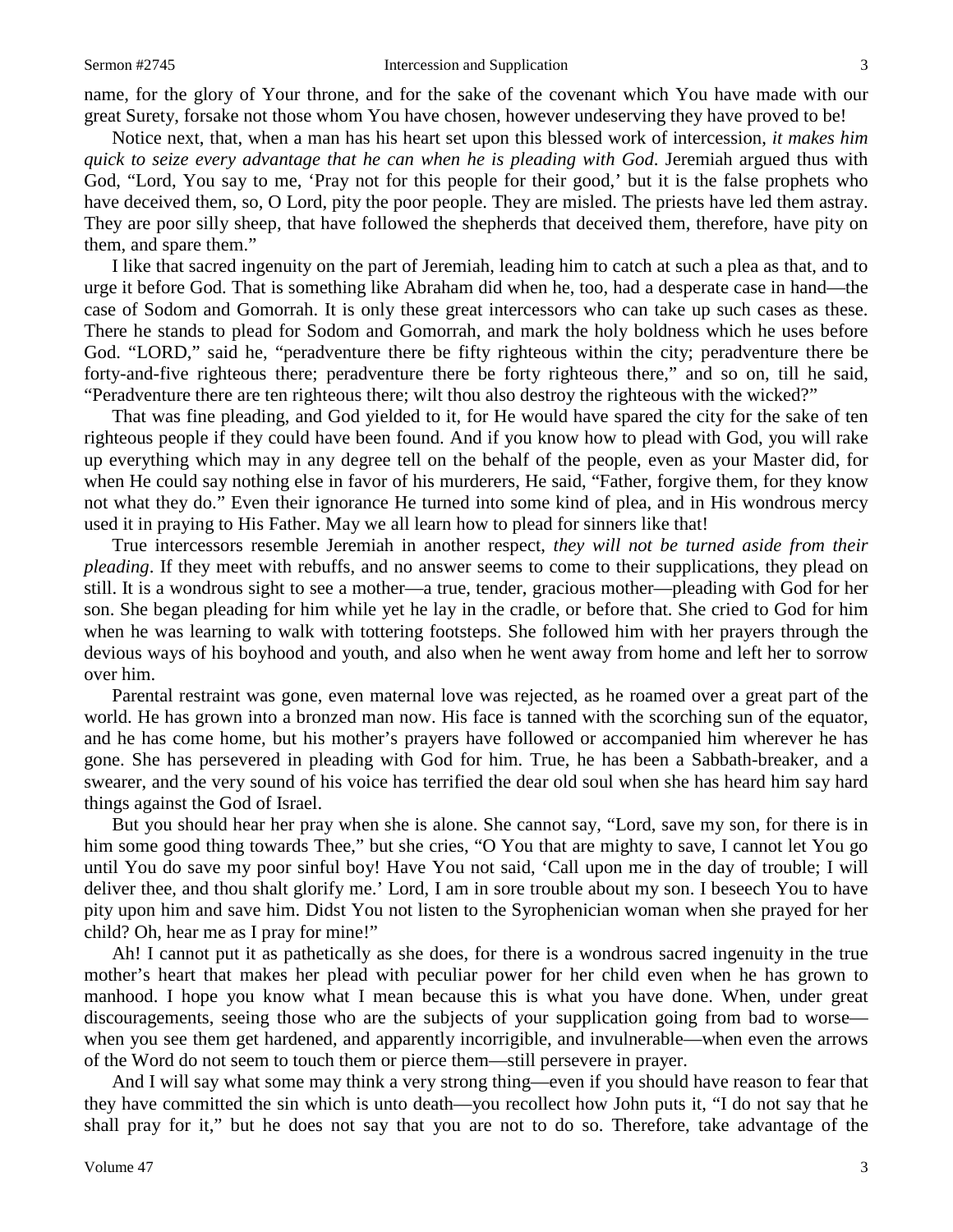negative, and pray on still. Yes, even until their souls have passed beyond the reach of change, into the unseen world, pursue them with your persistent intercession, and it may be that you shall yet have your heart's desire concerning them, notwithstanding the fact that, as yet, everything seems to tend in the contrary direction.

Now, dear friends, let me say that, if any of us shall ever learn how to offer such prayer as this—if we shall ever be able to intercede with God in this manner—*we shall become imitators of our blessed Lord Jesus Himself*, for He was, on earth, preeminently, the Intercessor. If you could have seen Him coming forth in the morning to preach the Gospel and to heal the sick, you might have noticed how His garments were covered with the dew which had fallen upon Him as He had knelt all night in prayer to God. He could often truly say, "My head is filled with dew, and my locks with the drops of the night," for He had spent the whole night upon the lone mountain-side agonizing for the souls of those He loved.

That sorrowful lament of His—"O Jerusalem, Jerusalem, thou that killest the prophets, and stonest them which are sent unto thee, how often would I have gathered thy children together, even as a hen gathereth her chickens under her wings, and ye would not"—was only a flash of the fire that always burnt within his heart. The tears that fell from our Savior's eyes, as He wept over Jerusalem, dropped from a cloud that always rested on His soul, which was ever filled with a deep sympathetic compassion even for those who had despised and rejected Him.

And now today, my brethren, though He has put off the seamless garment that He wore on earth, and has put on His royal, priestly vesture white as snow, He still wears the golden girdle that John saw in the Revelation. The eyes of faith may see Him up there, with no care upon His brow, no spittle upon His cheeks, no scourges for His back, but standing, amidst the harps of angels and the songs of seraphs, before His Father's throne as our great Intercessor still, for He ever liveth to make intercession for us, so that—

### *"For all that come to God by Him,"—*

there may be eternal and certain salvation. Oh, if we could only hear Him pray! Of course, there cannot be tears and cries such as became Gethsemane and its humiliation, but there is as much earnestness in Your cry, O You blessed Lover of sinners, in the midst of Your glory as there was in the depths of Your shame!

Beloved brethren and sisters in Christ, learn from your Lord and Savior how to be mighty in intercession. I give you this blessed work to do, all of you who truly know and love Him. As I have said before, you may not all be able to speak to men for God, but you can all speak with God for men.

This morning [See Volume 25, Sermon #1471—Concealing the Words of God] I told you how to use one hand for battle by not concealing the words of the Holy One. Now here is the way to use the other hand for battle by drawing nigh to God in powerful, prevalent intercession. With these two hands uplifted, this church, like Joshua, shall utterly destroy Amalek, and the sun and moon shall stand still while it is being done. And so long as Moses prays, and Aaron and Hur hold up his hands, the victory must surely come.

**II.** Now I want your very earnest attention to the second, and perhaps, the more important portion of my discourse, in which I am going to urge you to FEEL THE NECESSITY WHICH DRIVES YOU TO GOD.

Tried believer, here is a lesson for you. Have you come to a very difficult place? Are you in very sore trouble—such trouble as you never knew before? Then wait upon the Lord, and if at first, He does not answer you, and it seems as if the very gates of heaven are shut against you, still continue to wait upon the Lord. Where else can you go if you turn away from Him? You are shut up to this one course, so do not seek any other way out of your difficulty. Take that blasphemous letter of Sennacherib, and spread it before the Lord, as Hezekiah did. Take that bitter grief and tell it all in His ears. To whom or whither should you go if you should turn from Him? Therefore, cling to Him, and though He slay you, still trust in Him, for you have nobody else to whom you can trust.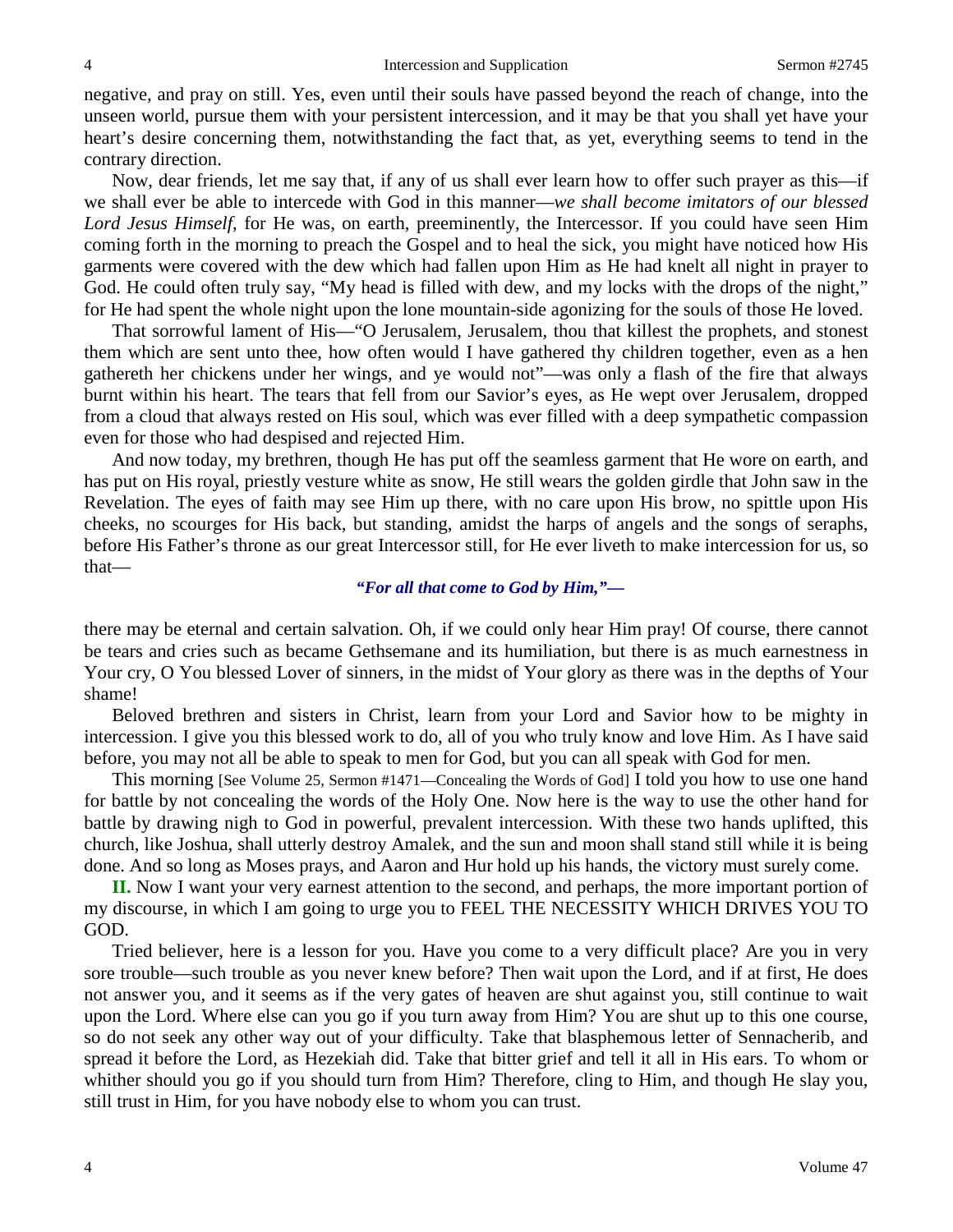But I want, mainly, to speak to the sinner. Perhaps I am addressing some who, by the Holy Spirit's teaching, have become aware of their danger, who therefore are longing to find eternal salvation, but they are afraid they never shall be able to do so. My dear friend, go and wait upon God, and ask Him to save you. Present your case before Him now, and plead with Him to have mercy upon you, and then show that your supplication is genuine by accepting the salvation which He sets before you in Christ Jesus for all who believe in His name.

In order to urge you to wait upon God, I would just say these few things. First, *you must perish unless God shall hear you*. You say that you have prayed to the Lord for a month, and yet you have received no answer. Well, even though that is the case, forsake not the posts of His doors, for there is no other door at which you can knock with any hope of success. Perhaps you say, "I have tried to believe in Jesus, but I cannot" I will not correct your mistake this time, but I will say this—remember, that, if you do not believe in Jesus Christ, there is no one else in whom you can believe in order to be saved, "for there is none other name under heaven given among men whereby we must be saved."

It is Christ or nothing. It is faith in Christ or eternal destruction. It is laying hold upon Jesus Christ or else banishment forever from the presence of JEHOVAH's glory. You are brought to this pass, that God must save you, or you are damned forever. God himself must save you, or you are a lost man. You are shut up to that alternative. So, being shut up to it, say to the Lord, with all your heart, "Therefore will I wait upon thee."

Now, bethink you, what else can you do? If you want to be saved, what can you rely upon but the grace of God in Jesus Christ? *Your past life avails not*. Would you dare to lean upon that broken reed? If you are self- righteous, and reckon yourself to be among the best of mankind, or think that you have done no great wrong, well, then, I do not know that I have any Gospel to preach to you, for our Lord Jesus Himself said, "They that are whole have no need of the physician, but they that are sick: I came not to call the righteous, but sinners to repentance."

But if the Lord has been dealing with you by His Holy Spirit, and convincing you of your real condition in His sight, I know that you can perceive such flaws in your past life—such black sins—so many of them—such departures of heart from God—that you dare no more trust your soul's salvation upon your past action than you would trust yourself over the mouth of a pit swinging by a spider's web. You know better than to do such a thing as that. Your past life is so deeply stained with sin that you know you must be washed from it in the precious blood of Jesus or otherwise, you must certainly perish.

No, your past life cannot avail for your salvation. And suppose it is suggested that, you should trust *your future resolves*, will they save you? If you make a good resolution tonight, as strong as you can possibly make it, will that give you a good ground of hope? No, my dear friends, you know it will not, for you have made very strong resolutions before and they have all been in vain.

You have bound the Samson within you with green withs and new ropes, and I know not what besides, but he has gone outside, and shaken himself, and burst your bonds, and once again you have seen that the strong man has not been overcome. I would give nothing at all for the resolutions that you make in your own strength. They do but increase your sins, because they are simply further specimens of your presumptuous self-confidence.

But my dear friend, you know better, do you not, than to trust to your own resolutions? You really wish to be saved, and you know in your own self that it would only be a mockery if you were to rely upon your own principles, and resolutions, and things of that sort. Why, in yourself, you are as weak as water. Have you not proved, by painful experiments again and again, that in you, that is, in your flesh, there dwells no good thing? Come, then, escape from that refuge of lies and go to Jesus. Wait upon God because you cannot go anywhere else for salvation.

There is no salvation to be obtained from *priests, or forms and ceremonies*. There is a gentleman over there who beckons you to come to him; I know him well. Mr. Priestcraft is his name. He says that he has power to ease men of their burdens, that by some charmed incantation he can give them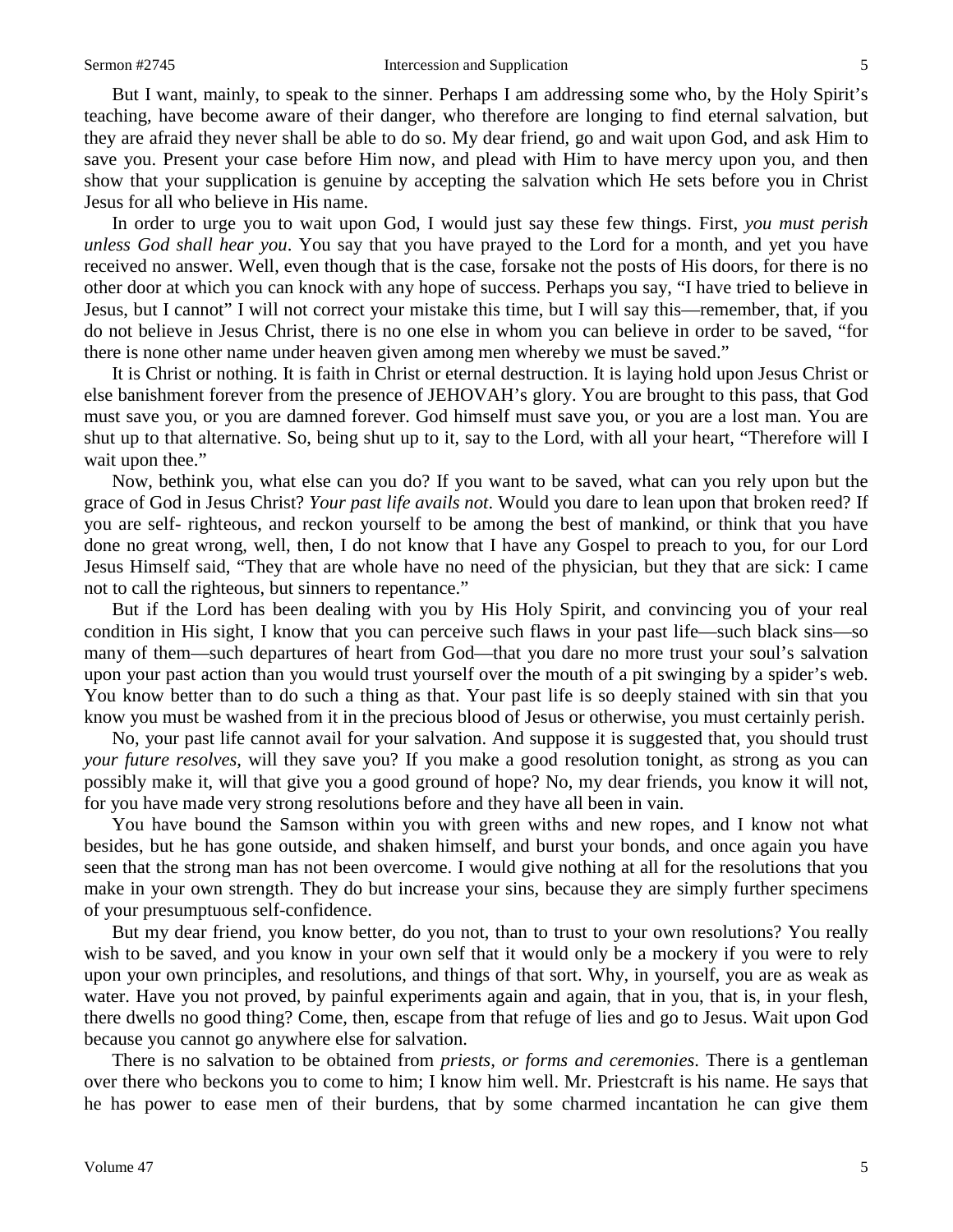absolution. "Hi! presto!" He mutters his formula, and away goes the sin, and the sinner is as white as snow!

Oh, yes! I know all about his tricks. I have seen quacks, in the street, selling their medicine to fools, and so, doubtless, there are fools that rely upon the word of quacks in churches, cathedrals, and the like. But "none of them can by any means redeem his brother, nor give to God a ransom for him." Of all the monstrous lies which show the impossibility of human civilization giving common sense, not to say religion, to men, one of the grossest is this lie of pretended priestly power.

I charge you, go not to that man. He will take your money, but he will leave you worse off than you were before. There is forgiveness—there is mercy—to be obtained from God, through Jesus Christ, but He has not given to any man the power to forgive sins. He says to me, and to all His servants, that we may proclaim forgiveness of sins to those who repent—and we do so, and God will prove that the proclamation is true. But if sinners look to us, or to priests, or to any mortal men, to find forgiveness in them, they will look in vain. Turn not thither, I implore you. Take your eyes off the priests of Rome, and the priests of Baal, look away to Christ alone, and say, "I will wait upon God. I can do no other if I would find salvation."

Do as the poor monk did who, after living a life of asceticism, at last came to die. In his cell, he had found a copy of the Scriptures, which he had read to such good purpose that, when the so-called "sacraments" were brought to him, he waved them on one side, and was heard to say, "*Tua vulnera, Jesu! Tua vulnera, Jesu!"—"Thy wounds, Jesus! Thy wounds, Jesus!" Ah! that is the remedy for human* sin and there is none other.

"Therefore we will wait upon thee, O Lord! If there were some other fountain of grace, we might, perhaps, leave You to go and seek it, but we know that there is none. These priests are of no use to us. We have been to these broken cisterns and found no water of life there, therefore will we come to You." O come, men and brethren, and wait thus upon the Lord!

All of you must know that there is no salvation anywhere but in Christ Jesus. But suppose any one of you were to say, "Yes, I know that, neither will I seek salvation anywhere else, but I will brave the matter out. I will never yield to God. I will die game." Ah! but can you do as you say? And if you could, what would be the good of it? There will come a time when that strong frame of yours will be as weak as a rush and you will talk very differently then.

I, too, have known what physical vigor and strength mean, but it is not many weeks ago that I knew what it was to be more trembling than an infant. I seemed to feel as if life were not worth the having so great was my pain of body and heaviness of heart. And such times may come to you big burly men, and you strong-minded women may feel the same, and then you will begin to tremble.

As great Caesar, when the fit was on him, whined like a sick child, so many of your braggadocios are the very men who tremble most when they come to die. Ah! and when God, the Judge of all, lays hold of you in the world to come, though your bones were iron and your sinews brass, you will tremble in every joint. Belshazzar only saw the "fingers of a man's hand" that wrote upon the wall of his palace, in letters of fire, "Thou art weighed in the balances, and art found wanting," and though he knew not the meaning of the mystic characters, "the king's countenance was changed, and his thoughts troubled him, so that the joints of his loins were loosed, and his knees smote one against another." There he sat, a shivering coward, but what will he do who sees God's hand, by and by, not writing on the wall, but lifted up to deal a blow that shall break Him in pieces, as the potter's vessels are broken with a rod of iron?

"Now consider this, ye that forget God," says he, "lest I tear you in pieces, and there be none to deliver." Those are not my words. I dare not say such terrible things on my own account, but they are the warning words of the God of love. And if infinite love speaks like that, you ought to give heed to what is said.

There is a weight of emphasis about this message that my voice cannot convey. Let me utter it again, with sorrowful and heartfelt earnestness, imploring you never to run the risk of knowing what these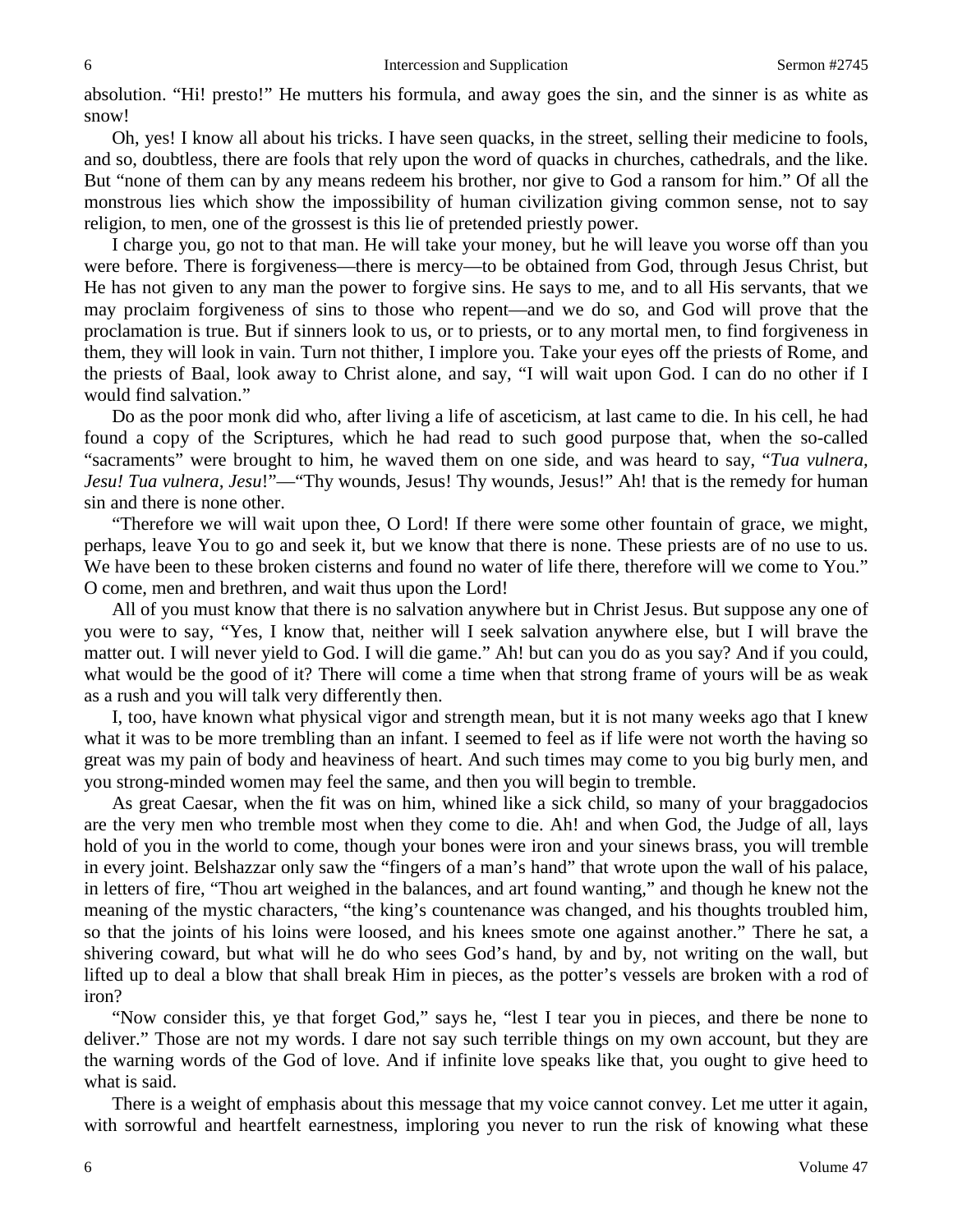dreadful words means, "Consider this, ye that forget God,"—not merely you that blaspheme, but you that forget Him and do not think of Him—"Consider this, ye that forget God, lest I tear you in pieces, and there be none to deliver." God grant that you may not try to brazen it out with him, for you cannot do so, it is impossible!

> *"Ye sinners, seek His grace, Whose wrath ye cannot bear; Fly to the shelter of His cross, And find salvation there."*

"But" says someone, "I do not believe in any future state." Well, friend, suppose it should happen to be as you wish, have you any advantage over me even then? Suppose, that, after all, there should be no future state, I am as well off as you are. If there should be no hell, and no heaven, I am as well off as you are. But if there is a future state, if there is a hell, and there is a heaven, where will you be then? Remember that, to disbelieve is not the same thing as to disprove, and I for one, feel certain that, as surely as you live, there is a future state, and there is a God who will judge you. And your unbelief cannot postpone the dread assize.

The ostrich hides his head in the sand—I know the simile is hackneyed, but I can think of no better one just now—and when he sees not the hunter, he persuades himself that he has escaped from danger. But do you imagine that, because you refuse to believe the Scriptures, that they will be altered to please you? That can never be, but if you will not believe, I suppose you must go on sinning until you find out the truth, and have to cry, in the agony of despair, "Now it is too late." The Lord grant that it may not be so, but because it is true, therefore wait upon God now, for there is no hope anywhere else.

## **EXPOSITION BY C. H. SPURGEON**

## *JEREMIAH 14*

In some respects, Jeremiah is one of the greatest of the ancient prophets, for he had most sorrowful task to perform. He had not to deliver a message full of evangelical comfort, like that of Isaiah, nor had he gorgeous visions of coming kingdoms, as Ezekiel had, but he was the Cassandra of his age. Jeremiah spoke the truth, yet few believed him. His life was spent in sighing over a wicked people who rejected and despised him. He bore a heavy burden upon his heart, and tears continually bedewed his cheeks, so that he was rightly called "the weeping prophet." This chapter gives us an illustration of the style in which he used to pray.

**Verse 1.** *The word of the LORD that came to Jeremiah concerning the dearth.*

There had been no rain, so the crops had failed, and there was a famine in the land. Jeremiah describes that famine in striking poetic imagery.

**2-6.** *Judah mourneth, and the gates thereof languish; they are black unto the ground; and the cry of Jerusalem is gone up. And their nobles have sent their little ones to the waters: they came to the pits, and found no water; they returned with their vessels empty; they were ashamed and confounded, and covered their heads. Because the ground is chapt, for there was no rain in the earth, the plowmen were ashamed, they covered their heads. Yea, the hind also calved in the field, and forsook it, because there*  was no grass. And the wild asses did stand in the high places, they snuffed up the wind like dragons; *their eyes did fail, because there was no grass.*

The distress in the land was so great that the city gates, where, in more prosperous times, business transactions took place, and meetings of the people were held, were deserted. There was nothing that could be done while the nation was in such sorrow, and a great cry of agony went up from the capital of the country, "The cry of Jerusalem is gone up."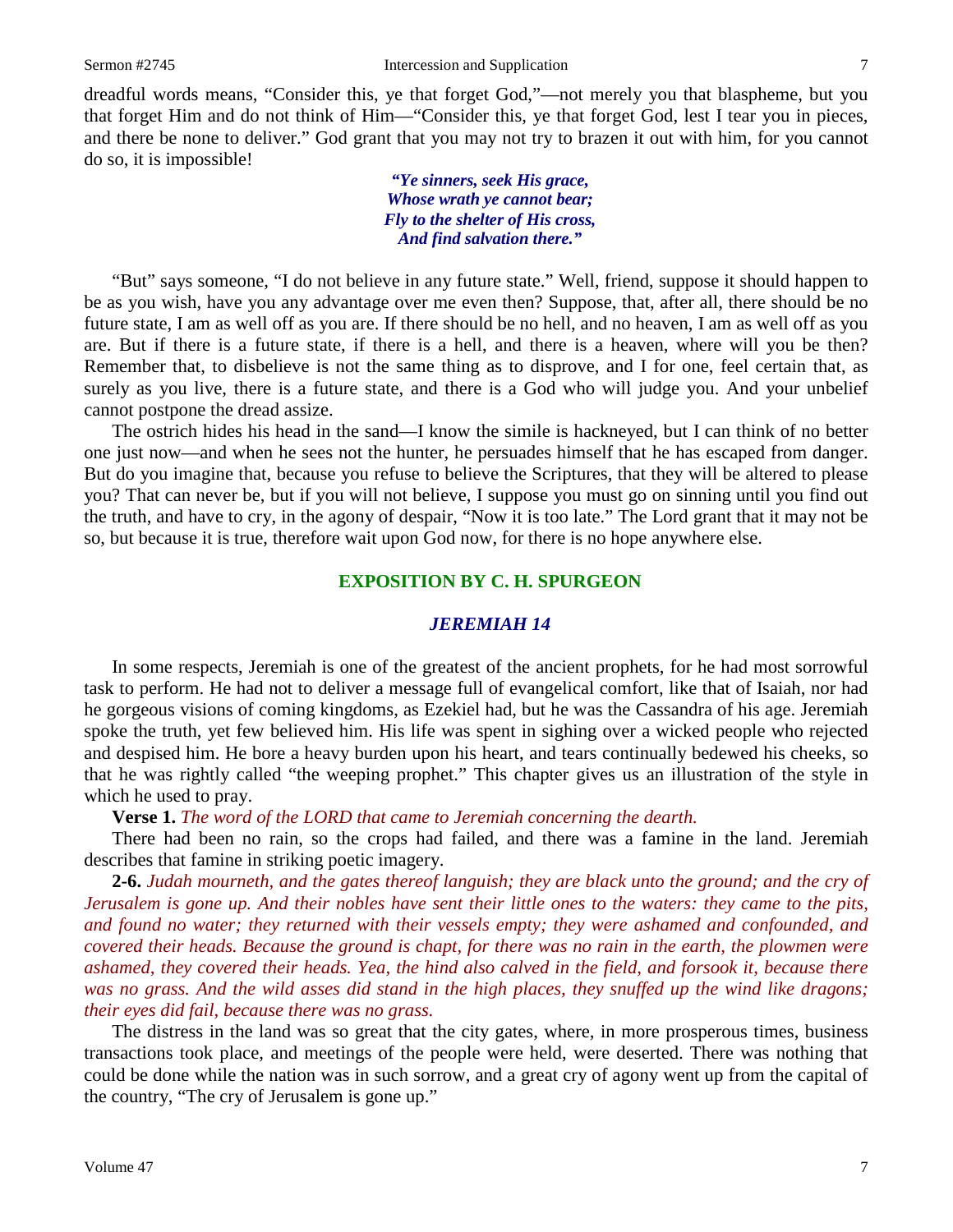The highest in the land sent their children to hunt even for a little water to drink. They went to the cisterns where some might have been expected to remain, but they found none. "They returned with their vessels empty; they were as ashamed and confounded, and covered their heads." The covering of the head was the sign of sorrow. You remember how, in the day of his distress, "David went up by the ascent of Mount Olivet, and wept as He went up, and had his head covered," "and all the people that was with him covered every man his head, and they went up, weeping as they went up."

The ground had been reduced, by the drought, to such a state of hardness that it was useless to plough it, for there was no hope of any harvest coming. Even the wild creatures of the field shared the general suffering. The hind, which is reckoned by the Orientals to be the fondest of its young, forsook its fawn, and left it to perish, because there was no food. And the wild asses, which are able to endure thirst better than other creatures can, and are always quick to perceive water if there is any to be found, tried in vain to scent it anywhere. "They snuffed up the wind like dragons,"—like cobras, or serpents, or jackals, as the word may be variously rendered—but they snuffed in vain and their eyes became like coals in their head. They "did fail, because there was no grass." What then? Why, the prophet turns to prayer as the only means of obtaining relief.

**7.** *O LORD, though our iniquities testify against us, do thou it for thy name's sake:*

"You cannot do it because of any merit of ours."

**7-9.** *For our backslidings are many; we have sinned against thee. O the hope of Israel, the saviour thereof in time of trouble, why shouldest thou be as a stranger in the land and as a wayfaring man that turneth aside to tarry for a night? Why shouldest thou be as a man astonished, as a mighty man that cannot save? yet thou O LORD, art in the midst of us and we are called by thy name; leave us not.*

Can you not almost hear the good man praying? Notice how he begs the Lord not to be to the land like a mere stranger who passes through it and cares nothing for it. "Why shouldest thou be as a stranger in the land and as a wayfaring man that turneth aside to tarry for a night?" Then he pleads with the Lord, "Why shouldest thou be as a man strong, but stunned?"—for that is the meaning of the expression he uses—"Be not thou as a mighty man astounded or stunned, who cannot save us; let it not be thought or said that we have come to such a pass that even thou canst not help us."

This was grand pleading on the prophet's part, and he followed it up by mentioning the close connection that existed between Israel and God, "Yet thou, O JEHOVAH, art in the midst of us, and we are called by thy name," and then pleaded, "leave us not." It was a grand prayer, yet, at first, this was the only answer that Jeremiah received to it—

**10-11.** *Thus saith the LORD unto this people, Thus have they loved to wander, they have not refrained their feet, therefore the LORD doth not accept them; he will now remember their iniquity, and visit their sins. Then said the LORD unto me, Pray not for this people for their good.*

"You may pray, if you like to do so, for a plague to come upon them as a chastisement for their sins, but do not pray for any blessing for them."

**12.** *When they fast, I will not hear their cry; and when they offer burnt offering and an oblation I will not accept them: but it will consume them by the sword, and by the famine, and by the pestilence.*

After being long provoked, God at last determines that He will punish the rebellious nation, and He seems, as it were, to put Jeremiah on one side, and to say, "I will not hear either you or them. I will listen to no pleading on their behalf. I have had patience with them too long already. Now the day of my vengeance has come, and I will show no more mercy to them."

Now note what Jeremiah does even after the Lord has said to him, "Pray not for this people for their good."

**13.** *Then said I, Ah, LORD GOD! behold, the prophets say unto them, Ye shall not see the sword, neither shall ye have famine; but I will give you assured peace in this place.*

He says, "Lord, have pity on the people, for they are misled by their prophets. Peradventure, if these false prophets had not thus deceived them, and puffed them up, they would not have been so hardened in their sin." He tried to make some excuse for them, but the Lord would not yield to his pleading.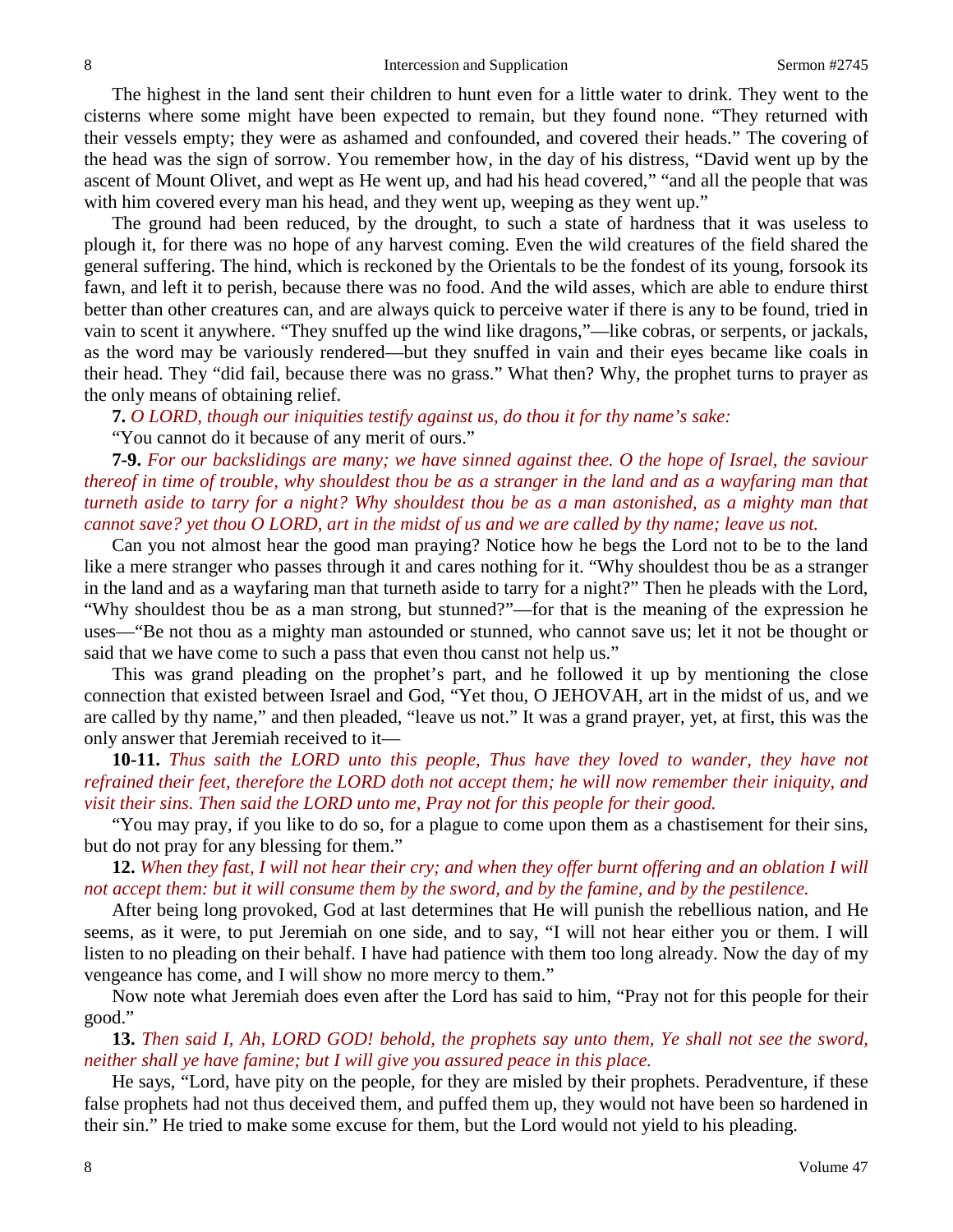**14-15.** *Then the LORD said unto me, The prophets prophesy lies in my name: I sent them not, neither have I commanded them, neither spake unto them: they prophesy unto you a false vision and divination, and a thing of nought, and the deceit of their heart. Therefore thus saith the LORD concerning the prophets that prophesy in my name, and I sent them not, yet they say, Sword and famine shall not be in this land; By sword and famine shall those prophets be consumed.*

God says, "Yes, I will deal with the false prophets. It is true that they have misled the people, and I will punish them for their deception, but I will not excuse the people even on that ground."

**16.** *And the people to whom they prophesy shall be cast out in the streets of Jerusalem because of the famine and the sword; and they shall have none to bury them, them, their wives, nor their sons, nor their daughters: for I will pour their wickedness upon them.*

That seems to be a hard answer to Jeremiah's pleading. What is the prophet to do now? God gives him another message to deliver to the people—

**17-18.** *Therefore thou shalt say this word unto them; Let mine eyes run down with tears night and day, and let them not cease: for the virgin daughter of my people is broken with a great breach, with a very grievous blow. If I go forth into the field, then behold the slain with the sword! and if I enter into the city, then behold them that are sick with famine! yea, both the prophet and the priest go about into a land that they know not.*

So God told Jeremiah that he might go and tell the people that he would weep continually for them. The faithful and sympathetic prophet was to be allowed constantly to shed tears on their behalf, and to feel great distress of soul because everywhere he saw signs of the heavy hand of God resting upon the guilty people. If they went outside the city, the Chaldeans slew them with the sword, and if they stopped inside, they perished by famine, or those that died not were carried away captive into a land that they knew not.

What is Jeremiah to do in such a case as this? He is told that he must not pray for the people and God seems determined to smite them. What can love do when even the gates of prayer are ordered to be closed? Notice how, after he is told that he must not pray, he edges his way up towards the throne of grace and at last, He does what he is told not to do. He begins thus—

**19.** *Hast thou utterly rejected Judah? hath thy soul loathed Zion? Why hast thou smitten us, and there is no healing for us? we looked for peace, and there is no good; and for the time of healing, and behold trouble!*

That is not exactly praying, but it is very like it. Jeremiah is asking the Lord whether He can really have cast off His people.

**20.** *We acknowledge, O LORD, our wickedness, and the iniquity of our fathers: for we have sinned against thee.*

He has advanced a step farther now, to the confession of sin. If that is not really prayer, it always goes with it. It is the background of prayer, so we shall soon have some other touches in the picture.

**21.** *Do not abhor us for thy name's sake, do not disgrace the throne of thy glory: remember, break not thy covenant with us.*

Now he is getting actually to praying. He cannot help himself. He is told that he must not pray, but he feels that he must. He loves the people so much that he must plead for them.

**22.** *Are there any among the vanities of the Gentiles that can cause rain! or can the heavens give showers? art not thou he, O LORD our God? therefore we will wait upon thee: for thou hast made all these things.*

O splendid perseverance of importunity—strong resolve of a forbidden intercession! "Thou, O Lord our God, tells us not to pray, but we cannot restrain our supplication, 'Therefore we will wait upon thee.'" God help us all to wait upon Him! We are not so discouraged from praying as he was who spoke these words, so there is still more reason why we should say to the Lord, "Therefore we will wait upon thee."